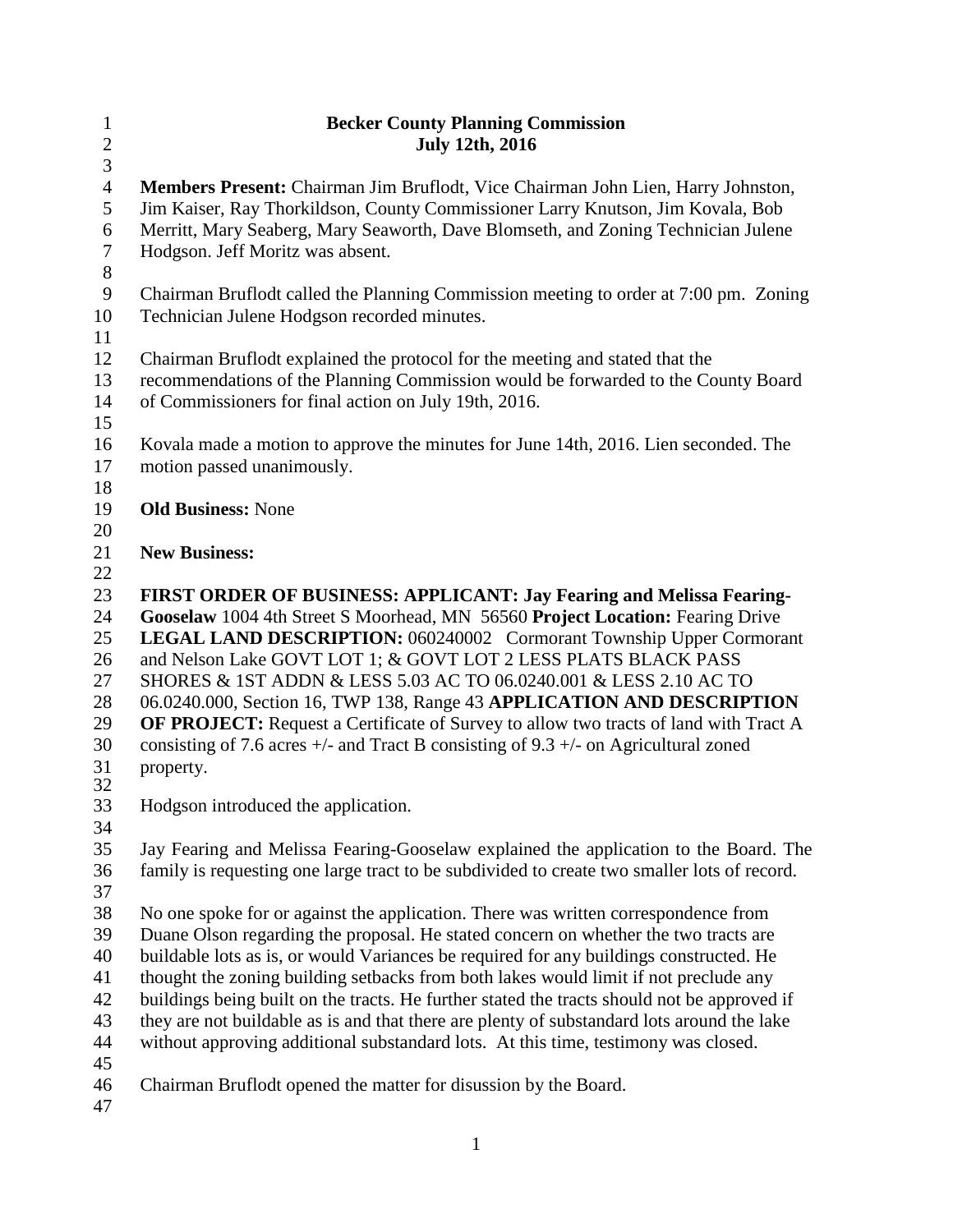Kaiser stated Tract A and B propose plenty of room for dwellings and other structures. Merritt wanted it pointed out that during the info meeting it was discussed with the surveyor that the owners are in negotiation with the neighbor to the north to eventually re-describe the easement area to reflect the driving surface being used. Jay and Melissa answered yes they are working on that. (Hodgson: The survey takes into consideration an easement area that services a separate lot of record to the north. The family is willing to work with the property owner to the north to re-describe the easement area so it will reflect the existing trail as it is being used. That will not affect the useable area of the proposed lots. The useable lot area excludes the easement and any wetland and the buildable area is shown on the survey with all required setbacks indicated.) It was the concensus of the Board that the proposed survey meets the criteria of the Ordinance.

There was no further discussion by the Commission.

**MOTION: Kaiser made a motion to approve a Certificate of Survey as submitted to** 

**allow two tracts of land with Tract A consisting of 7.6 acres +/- and Tract B** 

 **consisting of 9.3 +/- on Agricultural zoned property. Kovala seconded. All in favor. Motion carried.** 

 **SECOND ORDER OF BUSINESS: APPLICANT: Adam Williams** 58501 Grant Street Park Rapids, MN 56470 **Project Location:** 58505 Grant Street **LEGAL LAND DESCRIPTION:** 210071001 Osage Township WEST 1155' OF NE1/4, Section 13, TWP 140, Range 36 **APPLICATION AND DESCRIPTION OF PROJECT:** Request a Conditional Use Permit to operate a Shrimp Farm located on Agricultural zoned property.

Hodgson introduced the application.

 Adam Williams explained the application to the Board. The proposal would include raising and the retail sales of live salt water shrimp. Bruflodt asked where Williams purchases the shrimp from to which he stated Florida, they come from a disease free hatchery. Kaiser asked about the salt water used and Williams stated there will be four closed shipping containers with immitation salt water in them that is kept in a heated state of 85 degree environment year around. The salt water used would be treated with bioflex that cleans the water to make it re-useable as created food. The containers used would support the salt water and would be changed every four months with the building built around the containers. The containers have to be sealed and he has to have an approved area to discard it to. There will be foam containers outside the building to heat up and circulate the water to the other containers inside. Williams is unsure if they will be heated by thermal heat or boilers with burning wood. Williams said the containers will have walkways on top to allow access to each area and the front part of the building will be office. Merritt asked if the salt water will be a problem for the tanks and William said this will be a trial run and if he can make a go of this he will reassess the material to use for the containers in 5 years and possibly place something larger underground. Kovala asked who they would be sold to and Williams stated the shrimp they would raise include Pacific White shrimp which will be sold live to customers about 2 days a month for each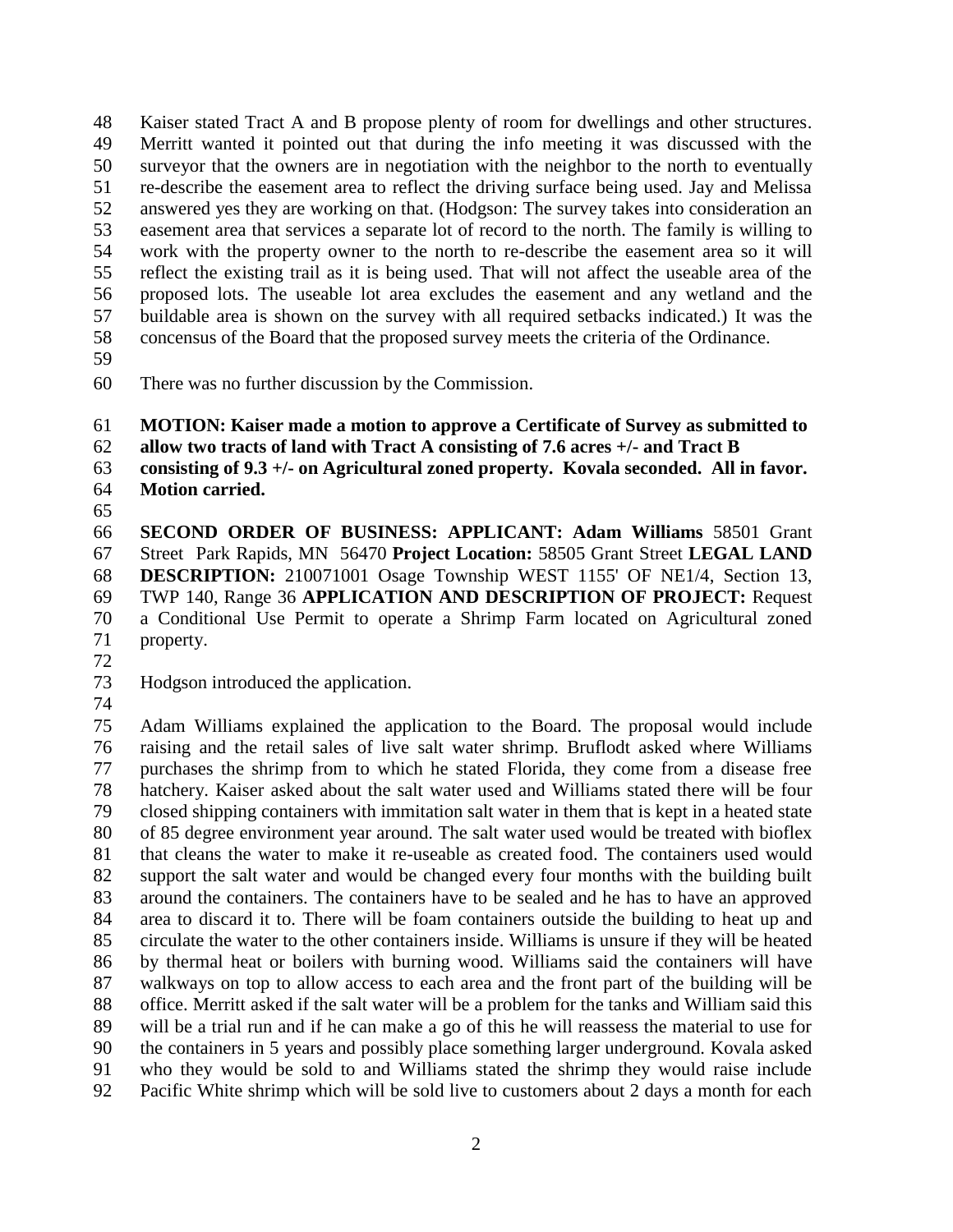1 month of raising. This would allow restocking every four months and they would be sold 20 count to a pound. They would be sold live on site to anyone that wishes to purchase them and he will advertise in the paper and face book. Williams would like a small sign by the road as to indicate where his business is and then on the building. Knutson asked about how much would be raised for sale each month and Williams stated he is hoping to raise up to 1200 pounds each month. Williams would also sell de-veiner tools and days of operation would be 1-2 days a month or until all shrimp grown to size would sell. Merritt asked if Williams has contingent plan in case of leaks in the containers to which Williams stated that has to be a part of his overall plan submitted to the DNR for review. Before any permits can be issued he has to have something in place to assure none of the salt water leakes out into the ground and he must list how it is disposed of when changed.

 Patricia and Larry Sandberg spoke regarding the application. Patricia stated as neighbors they would like to know more about the proposal once Williams gets more in place. Sandberg would like copies of any diagrams, information regarding who permits are

issued from and how things are enforced, how much water is going to be used and so

- forth. Williams answered the DNR has to inspect everything for approval and the CUP
- process is just the first initial step to everything proposed. Bruflodt stated that as a good
- neighbor it would benefit Williams to contact Sandberg with further information as it is
- made available. There was written correspondence Hodgson read from MN DNR
- Fisheries Doug Kingsley stating Williams will be required to obtain a Private Fish
- Hatchery License from the Department of Natural Recources. Kinglsey further stated
- Williams has been in contact with their Aquaculture and Fish Health Program Consultant
- in St. Paul and is in the process of completing a New Facility Application and Risk
- Assessment for Non-Indigenous or Exotic Species. During that process his facility will be evaluated with regard to containment and waste water treatment. Any concerns,
- comments or recommendations they may have will be addressed during that process. Our
- local DNR Water Hydrologist Rodger Hemphill contacted our office and stated Williams will need a water appropriation permit and permits through the MPCA above and beyond the private fishing license. At this time, testimony was closed.
- 
- Chairman Bruflodt opened the matter for disussion by the Board.
- 

 Lien stated the proposal seems straight forward and Williams has answered all questions regarding any concerns. Lien continued by stating the proposal meets the criteria of the

- Ordinance and would not adversely affect the surrounding properties. Merritt stated he
- would like to see wording attached to any approval stating all permits from DNR and
- MPCA obtained. Bruflodt noted that any CUP approval can be based on all regulations
- and permits followed or the CUP can be revoked. Bruflodt noted the Zoning office can
- request copies of the permits issued to assure the business is in compliance.
- 
- There was no further discussion by the Commission.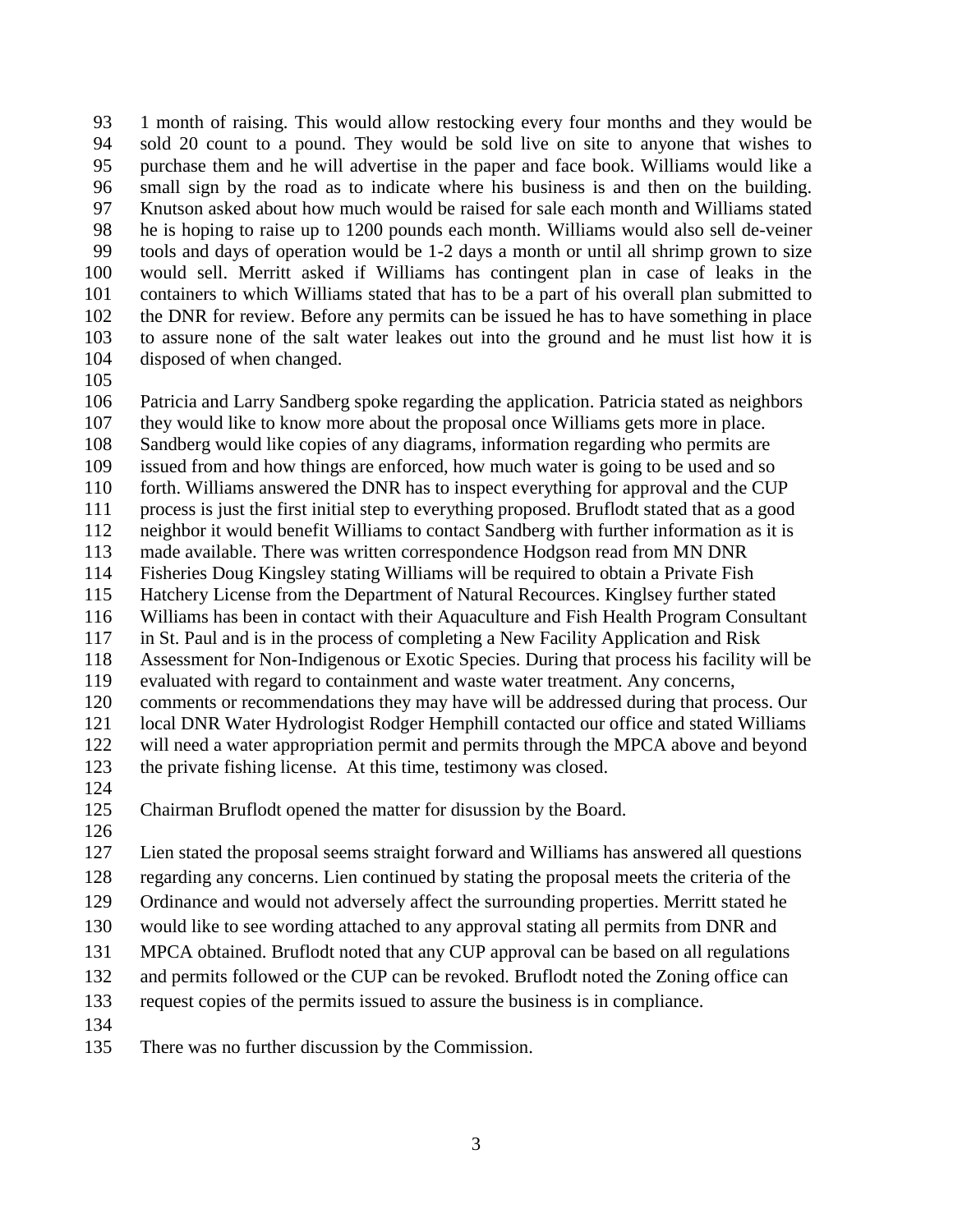**MOTION: Lien made a motion to approve a Conditional Use Permit to operate a Shrimp Farm located on Agricultural zoned property as submitted due to the request meets the criteria of the Ordinance and would not be detrimental to the surrounding area. The Conditional Use Permit is approved in conjunction with all neccessay Permits and Certificates issued. Merritt seconded. All in favor. Motion carried.** 

 **THIRD ORDER OF BUSINESS: APPLICANT: Kyle and Elizabeth Lade** 20201 County Highway 22 Detroit Lakes, MN 56501**Project Location:** 20241 County Road 22 **LEGAL LAND DESCRIPTION:** 170389000 Lake Eunice Township SE1/4 NW1/4; PT W1/2 NW1/4: COMM W QTR COR, E 374' TO POB; N 1153.08', W 381.8', N TO N LN NW1/4, E TO E LN NW1/4, S TO S LN NW1/4, W TO POB., Section 34, TWP 138, Range 42 **APPLICATION AND DESCRIPTION OF PROJECT:** Request a Conditional Use Permit to operate a Rental Storage Building for monthly rental on Agricultural zoned property.

- 
- Hodgson introduced the application.
- 

 Kyle Lade explained the application to the Board. They own a larger parcel containing 110 acres and would like to construct and operate a rental storage building for monthly rental. The building would be a 40x150 shed with 30 units all of the same size within the building. The building would not have electricity or sewer and there would be no parking on the highway. Lade would place a small advertising sign by the road. The building would be approximately 400 feet from the road and they have a separate approach already approved. They might install a yard light or lights on the building for security. Bruflodt asked if they have any intention to have anything stored outside the building or around the property to which Lade stated no, everything will be stored inside the building only.

 No one spoke for or against the application. There was no written correspondence either 166 for or against the proposal. At this time, testimony was closed.

Chairman Bruflodt opened the matter for disussion by the Board.

The discussion continued regarding there will be no outside storage allowed.

- 
- There was no further discussion by the Commission.

## **MOTION: Merritt made a motion to approve a Conditional Use Permit to operate Rental Storage for monthly rental on Agricultural zoned property due to the request would not be detrimental to the surrounding area. The approval does not include outside storage. Thorkildson seconded. All in favor. Motion carried.**

- 
- 
- 
-